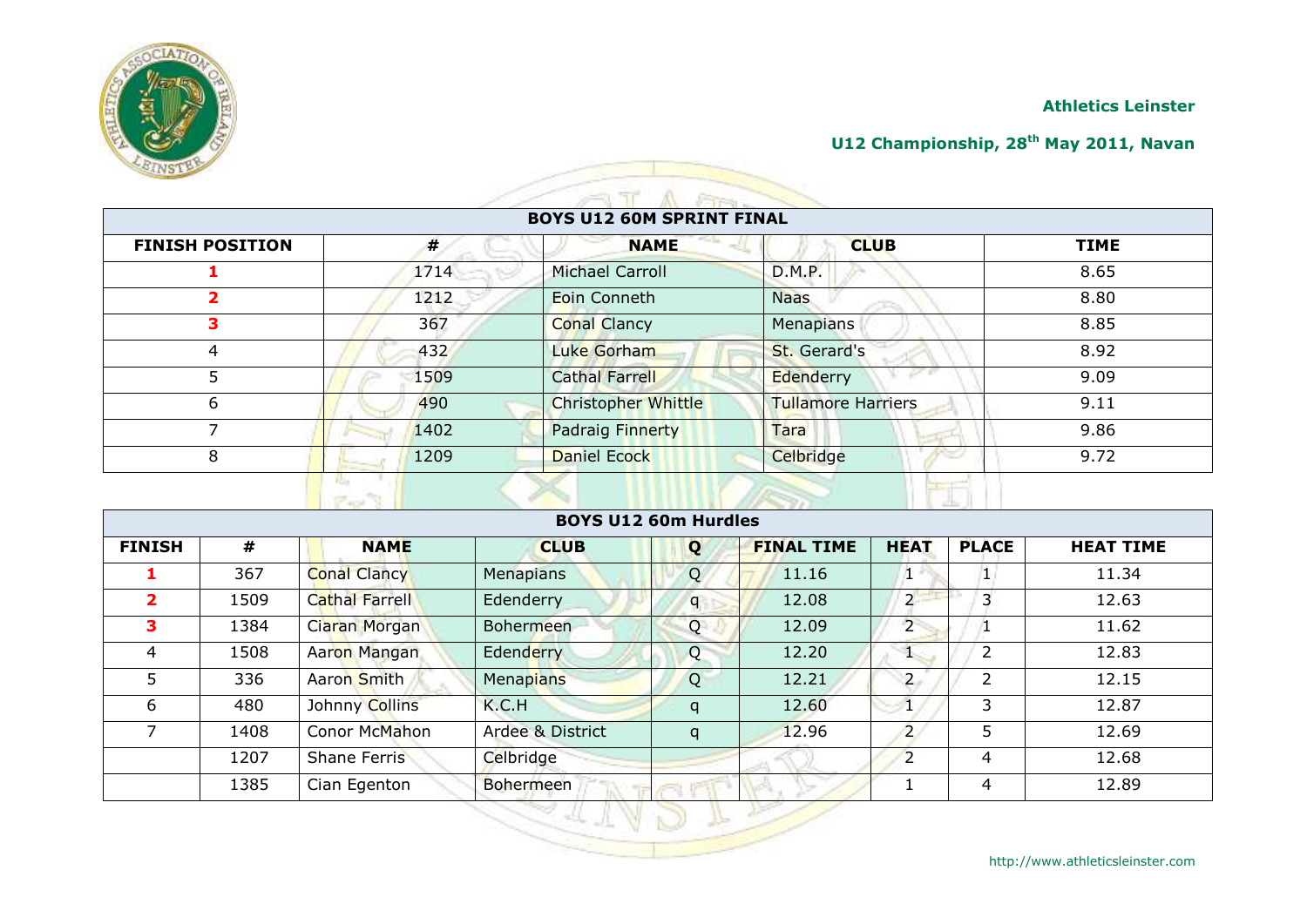

#### **U12 Championship, 28th May 2011, Navan**

|               |      |               | BOYS U12 60m Hurdles (contd.) |                   |             |              |                  |
|---------------|------|---------------|-------------------------------|-------------------|-------------|--------------|------------------|
| <b>FINISH</b> |      | <b>NAME</b>   | <b>CLUB</b>                   | <b>FINAL TIME</b> | <b>HEAT</b> | <b>PLACE</b> | <b>HEAT TIME</b> |
|               | 1403 | Ciaran Kearns | Tara                          |                   |             |              | 13.70            |

| <b>BOYS U12 600m</b>    |      |                         |                           |             |                   |                |                |                  |
|-------------------------|------|-------------------------|---------------------------|-------------|-------------------|----------------|----------------|------------------|
| <b>FINISH</b>           | #    | <b>NAME</b>             | <b>CLUB</b>               | Q           | <b>FINAL TIME</b> | <b>HEAT</b>    | <b>PLACE</b>   | <b>HEAT TIME</b> |
| 1                       | 495  | Mark Milner             | Tullamore Harriers        | Q           | 01:52.13          |                | $\overline{2}$ | 01:51.31         |
| $\overline{\mathbf{2}}$ | 432  | Luke Gorham             | St. Gerard's              | Q           | 01:52.30          | $\overline{2}$ | 1              | 01:51.28         |
| 3                       | 1714 | <b>Michael Carroll</b>  | D.M.P.                    | Q           | 01:52.63          | $\overline{2}$ | $\overline{2}$ | 01:55.25         |
| 4                       | 1412 | <b>Shane Hanley</b>     | St. Brigid's              | Q           | 01:52.94          |                |                | 01:50.93         |
| 5                       | 1233 | <b>Killian Galligan</b> | North West Kildare        | Q           | 01:54.36          |                | 4              | 01:52.48         |
| 6                       | 1733 | <b>Edward Dunne</b>     | K.C.H                     | Q           | 01:56.35          |                | 5.             | 01:55.10         |
| 7                       | 1653 | <b>Jack Moran</b>       | Mullingar Harriers        | Q           | 01:56.63          | $\overline{2}$ | $\overline{4}$ | 01:59.98         |
| 8                       | 1211 | Tony O'Connor           | <b>Naas</b>               | Q           | 01:56.63          | 1              | $\overline{3}$ | 01:52.31         |
| 9                       | 496  | Ciaran Mulligan         | Tullamore Harriers        | $q_{\perp}$ | 02:02.00          | $\overline{2}$ | 3              | 01:59.95         |
| 10                      | 418  | Liam Connaughton        | Dunleer                   | q           | 02:04.25          | T              | 6              | 01:57.47         |
| 11                      | 1643 | Eoin Walsh              | Thomastown                | q           | 02:04.37          | $\overline{2}$ | 5              | 02:03.20         |
| 12                      | 1402 | Padraig Finnerty        | Tara                      | q           | 02:04.45          |                | 7              | 02:03.84         |
|                         | 1508 | Aaron Mangan            | Edenderry                 |             |                   | $\mathbf{1}$   | 8              | 02:04.46         |
|                         | 500  | William Bolger          | S.B.R                     |             |                   | $\mathbf{1}$   | 9              | 02:04.72         |
|                         | 494  | Kevin McDermott         | <b>Tullamore Harriers</b> |             |                   |                | 10             | 02:06.09         |
|                         | 1404 | Tommy Carpenter         | Tara                      |             |                   | 1              | 11             | 02:13.31         |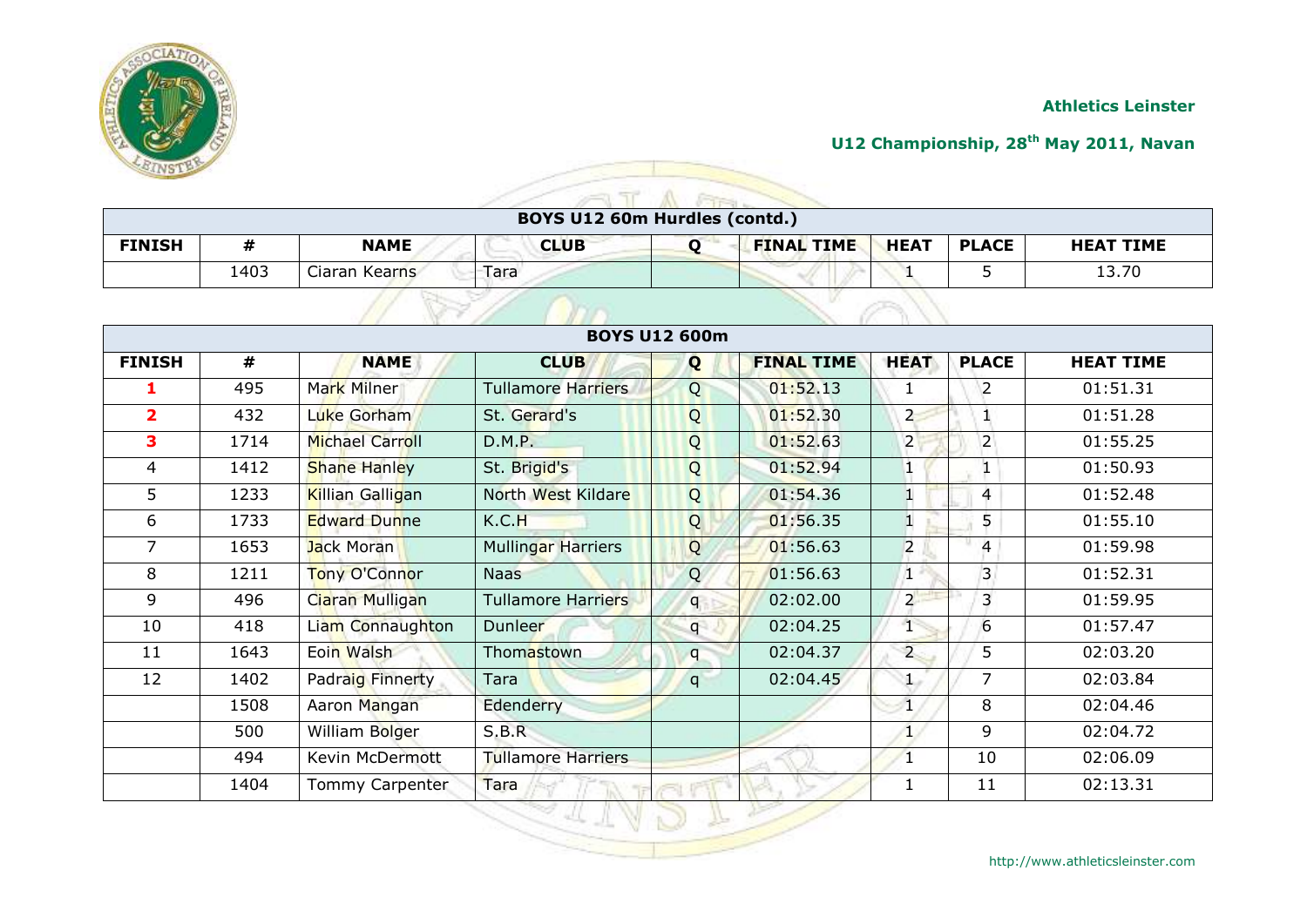

#### **U12 Championship, 28th May 2011, Navan**

|               |      |                           |                        | $F - 1$ |                   |                |              |                  |
|---------------|------|---------------------------|------------------------|---------|-------------------|----------------|--------------|------------------|
|               |      |                           | BOYS U12 600m (contd.) |         |                   |                |              |                  |
| <b>FINISH</b> | #    | <b>NAME</b>               | <b>CLUB</b>            | Q       | <b>FINAL TIME</b> | <b>HEAT</b>    | <b>PLACE</b> | <b>HEAT TIME</b> |
|               | 1230 | Daniel Tully              | Cushinstown            |         |                   |                | 12           | 02:14.39         |
|               | 428  | Ben Rochford              | St. Senans             |         |                   |                | 13           | 02:14.66         |
|               | 1209 | Daniel Ecock              | Celbridge              |         |                   |                | 14           | 02:16.61         |
|               | 429  | Cathal Dooley             | St. L. O'Toole         |         |                   | $\overline{2}$ | 6            | 02:05.04         |
|               | 419  | Kevin Ledwith             | <b>Dunleer</b>         |         |                   | $\overline{2}$ | 7            | 02:06.91         |
|               | 490  | <b>Tullamore Harriers</b> | Christopher Whittle    |         |                   | $\overline{2}$ | 8            | 02:11.63         |
|               | 425  | <b>St Senans</b>          | <b>Aaron Donnelly</b>  |         |                   | $\overline{2}$ | 9            | 02:14.87         |
|               | 1401 | Na Fianna                 | Jack O'Donoghue        |         |                   | $\overline{2}$ | 10           | 02:27.02         |
|               | 480  | K.C.H                     | Johnny Collins         |         |                   | $\overline{2}$ | 11           | N.T              |
|               | 483  | K.C.H                     | <b>Colm Murphy</b>     |         |                   | $\overline{a}$ | 12           | N.T              |
|               | 1234 | North West Kildare        | Tommy O'Donovan        |         |                   | $\overline{2}$ | 13           | N.T              |
|               | 1405 | Tara                      | Craig Nolan            |         |                   | $\overline{2}$ | 14           | N.T              |

### **BOYS U12 BALL THROW FINISH POSITION # NAME CLUB DISTANCE** 418 **Liam Connaughton** Dunleer 36.95 1642 Michael Power Thomastown 36.15 1223 Dylan O'Connor Taghmon 31.20 4 1227 James Buggy Castlecomer 23.40 5 417 Ronan Kelly Dunleer 21.00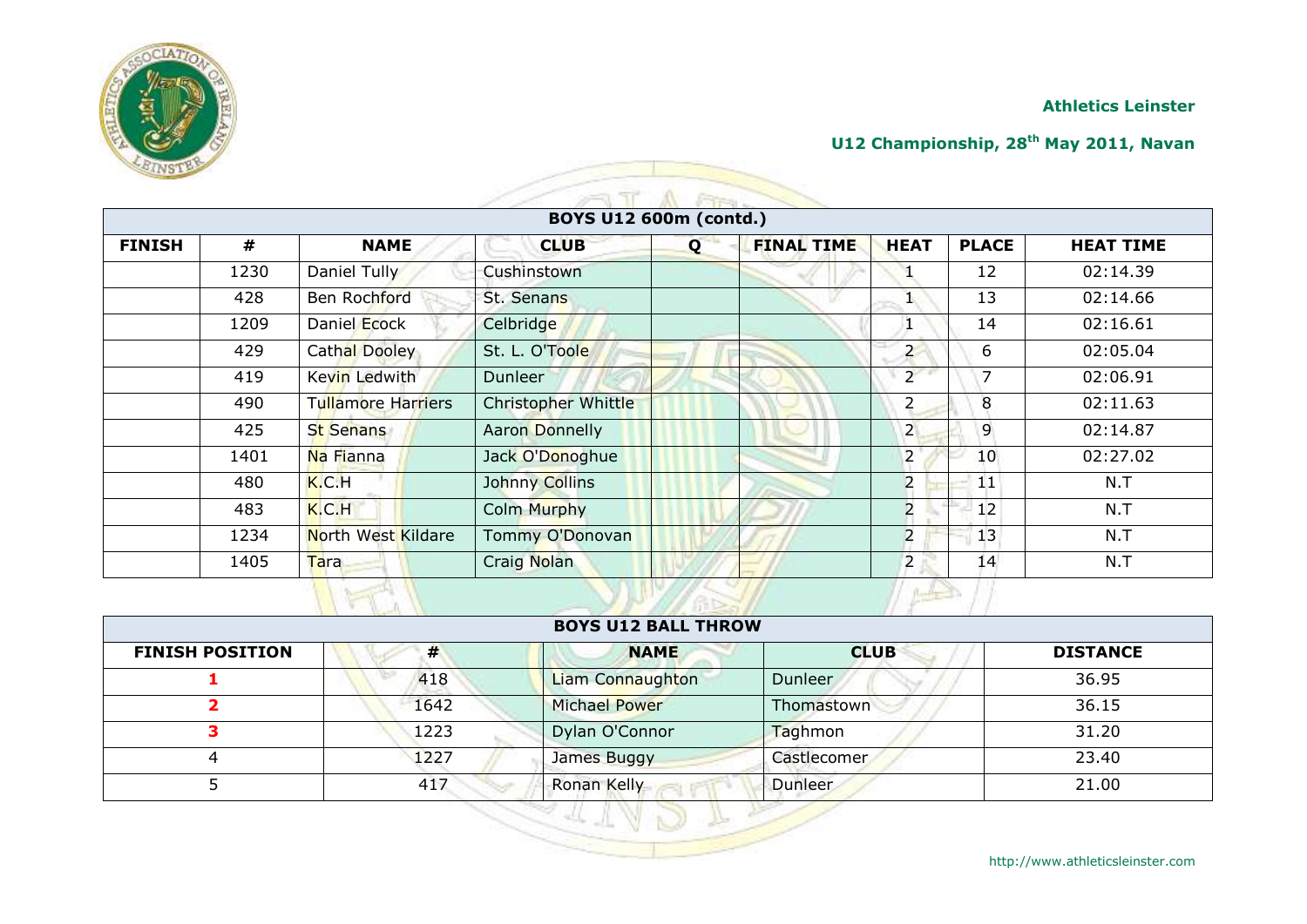

#### **U12 Championship, 28th May 2011, Navan**

| <b>BOYS U12 BALL THROW (contd.)</b> |     |                 |             |                 |  |
|-------------------------------------|-----|-----------------|-------------|-----------------|--|
| <b>FINISH POSITION</b>              |     | <b>NAME</b>     | <b>CLUB</b> | <b>DISTANCE</b> |  |
|                                     | 368 | Ruaidhi Maxwell | Menapians   | 17.15           |  |

|                        |      | <b>BOYS U12 HIGH JUMP</b> |                             |               |
|------------------------|------|---------------------------|-----------------------------|---------------|
| <b>FINISH POSITION</b> | #    | <b>NAME</b>               | <b>CLUB</b>                 | <b>HEIGHT</b> |
|                        | 427  | Thomas Sheridan           | <b>St. Senans</b>           | 1.30          |
|                        | 1385 | Cian Egenton              | Bohermeen                   | 1.27          |
|                        | 1384 | Ciaran Morgan             | <b>Bohermeen</b>            | 1.24          |
| 4                      | 500  | <b>William Bolger</b>     | S.B.R                       | 1.10          |
|                        | 1408 | <b>Conor McMahon</b>      | <b>Ardee &amp; District</b> | 1.05          |
| 6                      | 1454 | <b>Ben Cummins</b>        | K.C.H                       | N.H           |
|                        |      |                           |                             |               |

| <b>FINISH POSITION</b> | #    | <b>NAME</b>         | <b>CLUB</b>               | <b>DISTANCE</b> |
|------------------------|------|---------------------|---------------------------|-----------------|
|                        | 1714 | Michael Carroll     | D.M.P.                    | 4.65            |
|                        | 1233 | Killian Galligan    | North West Kildare        | 3.96            |
| 3                      | 490  | Christopher Whittle | <b>Tullamore Harriers</b> | 3.83            |
| 4                      | 1211 | Tony O'Connor       | <b>Naas</b>               | 3.79            |
|                        | 421  | Tadgh Murtagh       | Kildare                   | 3.78            |
| 6                      | 1212 | Eoin Conneth        | <b>Naas</b>               | 3.76            |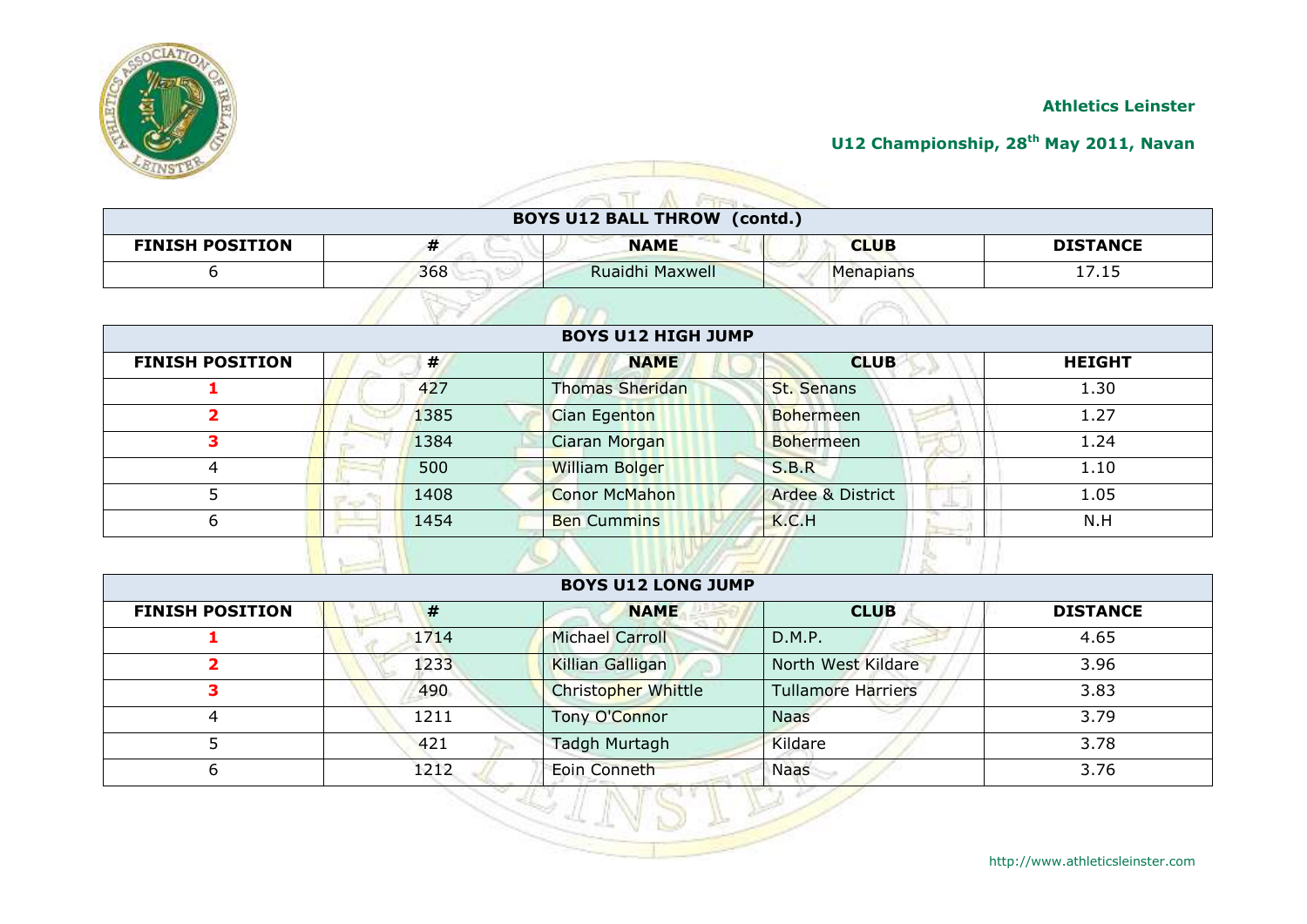

# **U12 Championship, 28th May 2011, Navan**

|                        |             | <b>BOYS U12 LONG JUMP (contd.)</b> |                           |                   |
|------------------------|-------------|------------------------------------|---------------------------|-------------------|
| <b>FINISH POSITION</b> | #           | <b>NAME</b>                        | <b>CLUB</b>               | <b>DISTANCE</b>   |
| 7                      | 1509        | <b>Cathal Farrell</b>              | Edenderry                 | 3.74              |
| 8                      | 1508        | Aaron Mangan                       | Edenderry                 | 3.67              |
| 9                      | 1230        | Daniel Tully                       | Cushinstown               | 3.64              |
| 10                     | 336         | <b>Aaron Smith</b>                 | Menapians                 | 3.62              |
| 11                     | 496         | Ciaran Mulligan                    | <b>Tullamore Harriers</b> | $\overline{3.52}$ |
| 12                     | 419         | <b>Kevin Ledwith</b>               | <b>Dunleer</b>            | 3.51              |
| 13                     | 1214        | Diarmuid Killgallon                | <b>Naas</b>               | 3.50              |
| 14                     | 1402        | <b>Padraig Finnerty</b>            | Tara                      | 3.49              |
| 14                     | 1408<br>Us. | <b>Conor McMahon</b>               | Ardee & District          | 3.49              |
| 16                     | 480         | Johnny Collins                     | atte J<br>K.C.H           | 3.48              |
| 17                     | 500         | <b>William Bolger</b>              | S.B.R                     | 3.45              |
| 18                     | 1234        | Tommy O'Donovan                    | North West Kildare        | 3.43              |
| 19                     | 1733        | <b>Edward Dunne</b>                | K.C.H<br>$A = 1$          | 3.35              |
| 20                     | 1213        | Padraig Woods                      | <b>Naas</b>               | 3.34              |
| 21                     | 492         | <b>Alex Guilfoyle</b>              | <b>Tullamore Harriers</b> | 3.32              |
| 22                     | 1730        | Ahmad Elmayar                      | K.C.H                     | 3.25              |
| 23                     | 1404        | <b>Tommy Carpenter</b>             | Tara                      | 3.24              |
| 24                     | 428         | <b>Ben Rochford</b>                | St. Senans                | 3.11              |
| 25                     | 1403        | Ciaran Kearns                      | Tara                      | 3.09              |
| 26                     | 427         | <b>Thomas Sheridan</b>             | St. Senans                | 3.05              |

 $\Lambda$ 

Fire

 $\approx 1$ 

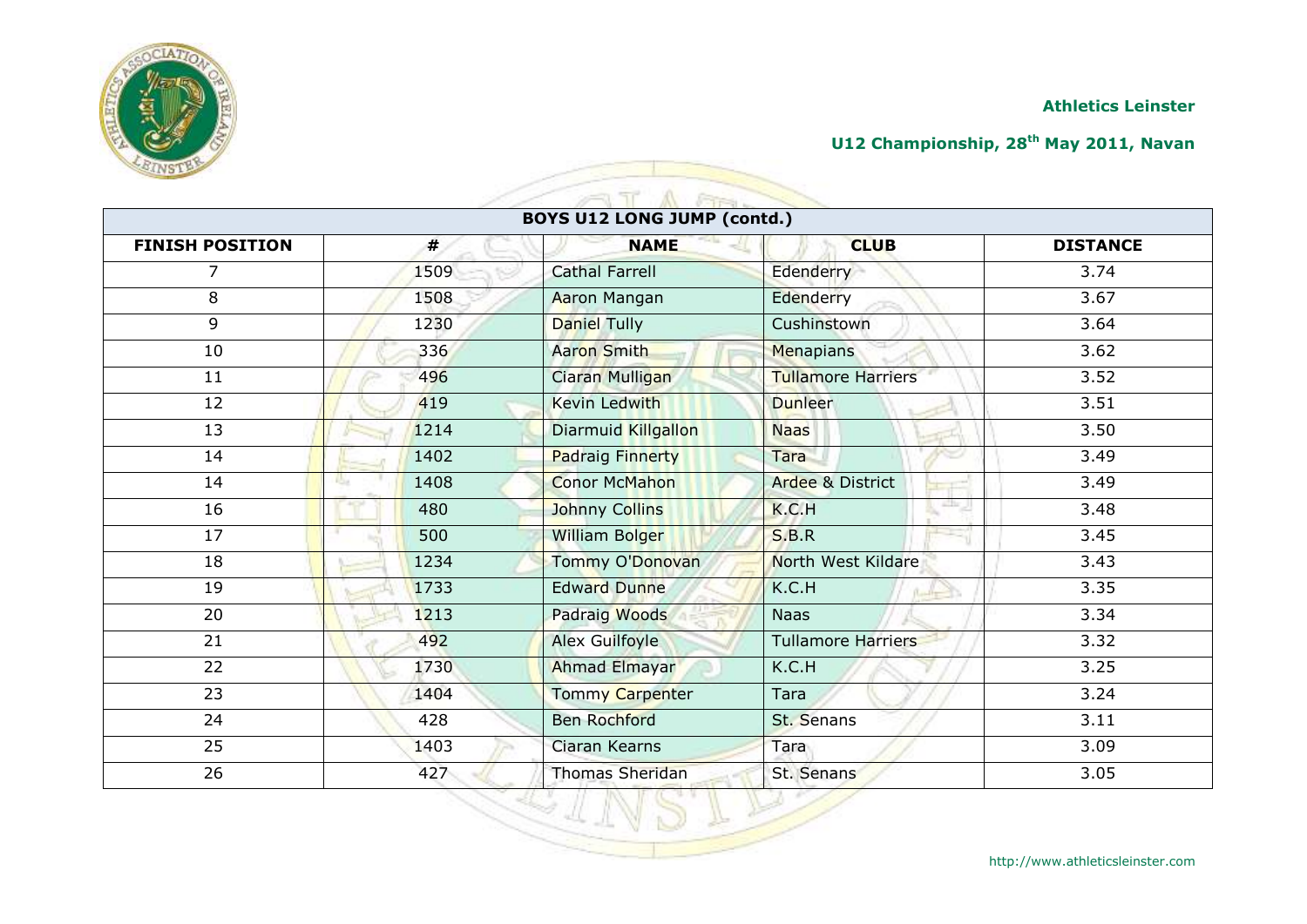

#### **U12 Championship, 28th May 2011, Navan**

| <b>BOYS U12 LONG JUMP (contd.)</b> |      |                    |             |                 |  |  |
|------------------------------------|------|--------------------|-------------|-----------------|--|--|
| <b>FINISH POSITION</b>             | ,,,  | <b>NAME</b>        | <b>CLUB</b> | <b>DISTANCE</b> |  |  |
| 27                                 | 483  | <b>Colm Murphy</b> | K.C.H       | 3.01            |  |  |
| 28                                 | 368  | Ruaidhi Maxwell    | Menapians   | 3.68            |  |  |
| 29                                 | 1409 | Leon Flanagan      | Tara        | 2.72            |  |  |
| 30                                 | 1210 | <b>Ben Conlon</b>  | Celbridge   | 2.60            |  |  |

| <b>FINISH POSITION</b> |     | #    | <b>NAME</b>            | <b>CLUB</b>               | <b>DISTANCE</b> |
|------------------------|-----|------|------------------------|---------------------------|-----------------|
|                        |     | 1203 | Jack McWey             | Newbridge                 | 8.20            |
| $\mathbf{z}$           | ن م | 1642 | Michael Power          | Thomastown                | 7.80            |
| 3                      |     | 1211 | Tony O'Connor          | <b>Naas</b>               | 7.50            |
| 4                      |     | 496  | Ciaran Mulligan        | <b>Tullamore Harriers</b> | 7.33            |
| 5                      |     | 417  | Ronan Kelly            | <b>Dunleer</b>            | 6.97            |
| 6                      |     | 492  | Alex Guilfoyle         | <b>Tullamore Harriers</b> | 6.76            |
| 7                      |     | 1384 | <b>Ciaran Morgan</b>   | <b>Bohermeen</b>          | 6.68            |
| 8                      |     | 418  | Liam Connaughton       | <b>Dunleer</b>            | 6.27            |
| 9                      |     | 1902 | <b>Cormac Nolan</b>    | Gowran                    | 6.17            |
| 10                     |     | 1207 | <b>Shane Ferris</b>    | Celbridge                 | 6.14            |
| 11                     |     | 427  | <b>Thomas Sheridan</b> | St. Senans                | 5.71            |
| 12                     |     | 1209 | Daniel Ecock           | Celbridge                 | 5.67            |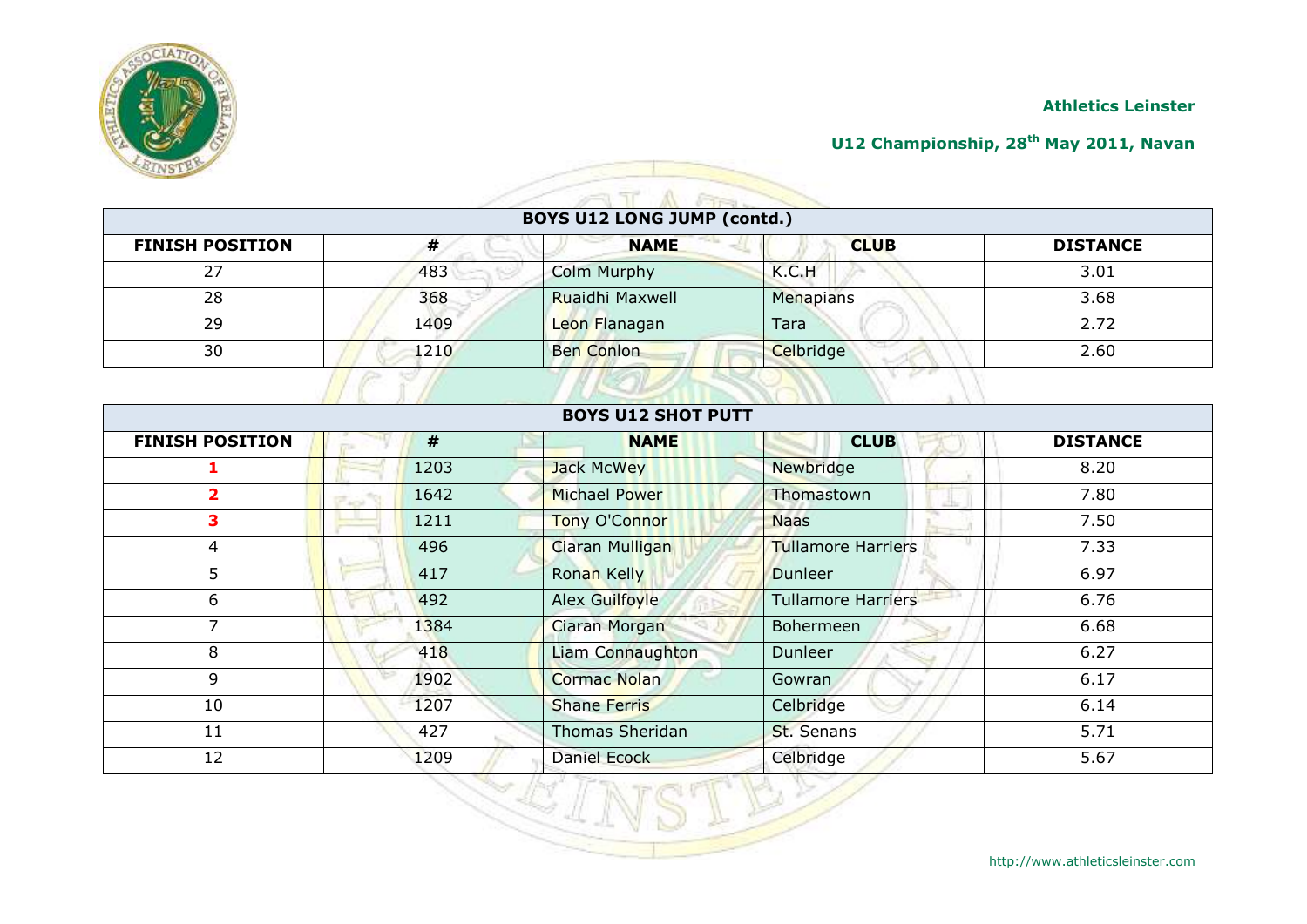



## **U12 Championship, 28th May 2011, Navan**

|                        |      | <b>GIRLS U12 60M SPRINT FINAL</b> |                  |             |
|------------------------|------|-----------------------------------|------------------|-------------|
| <b>FINISH POSITION</b> | #    | <b>NAME</b>                       | <b>CLUB</b>      | <b>TIME</b> |
|                        | 424  | Katie Murphy                      | <b>St Senans</b> | 8.62        |
|                        | 1406 | Niamh Tenanty                     | Ardee & District | 8.98        |
| 3                      | 468  | <b>Orla Casey</b>                 | K.C.H            | 9.03        |
| 4                      | 1379 | Mollie Fitzgerald                 | <b>Bohermeen</b> | 9.06        |
|                        | 1232 | Olivia Howe                       | <b>Bree</b>      | 9.23        |
| 6                      | 1411 | <b>Hannah Tully</b>               | Star of the Sea  | 9.23        |
|                        | 472  | Leah Raggett                      | K.C.H            | 9.28        |
| 8                      | 1430 | <b>Katie Curran</b>               | St. L. O'Toole   | 9.45        |
|                        |      |                                   |                  |             |

 $\approx 1$ 

 $\Lambda$   $\approx$ 

| <b>FINISH POSITION</b> | #    | <b>NAME</b>        | <b>CLUB</b>      | <b>TIME</b> |
|------------------------|------|--------------------|------------------|-------------|
|                        | 469  | <b>Ciara Deely</b> | K.C.H            | 11.50       |
| 2                      | 1406 | Niamh Tenanty      | Ardee & District | 11.89       |
| 3                      | 416  | Seoda Matthews     | Dunleer          | 12.08       |
| 4                      | 1398 | Deirdre Murray     | Na Fianna        | 12.17       |
| 5                      | 473  | Rebecca Keane      | K.C.H            | 12.35       |
| 6                      | 470  | Martyna Baker      | K.C.H            | 12.54       |
| ᄀ                      | 1680 | Clodagh Roe        | <b>Blackrock</b> | 12.57       |
| 8                      | 1903 | Sadie Breetveld    | Greystones & D.  | 12.91       |
| 9                      | 472  | Leah Raggett       | K.C.H            | 13.22       |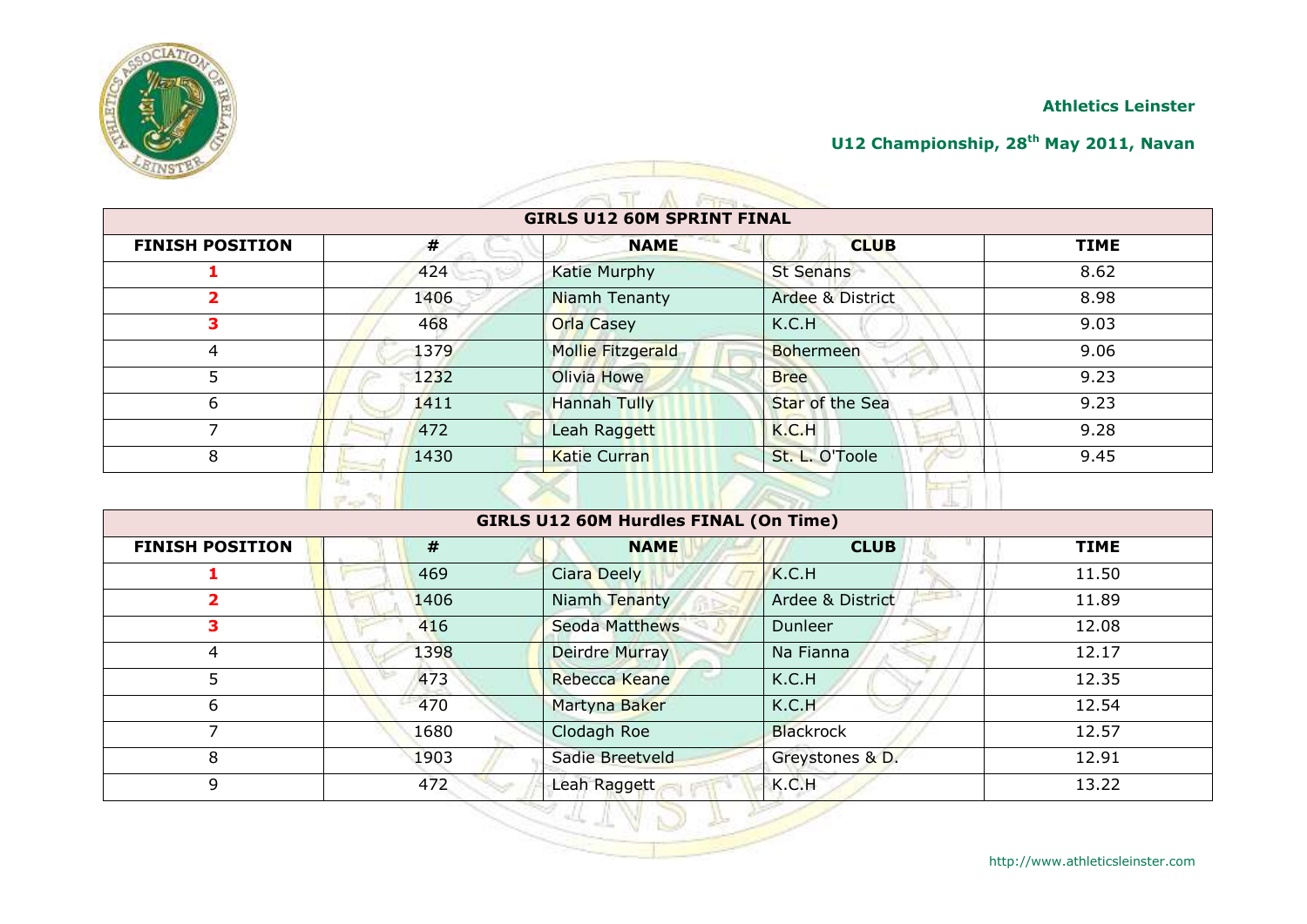



#### **U12 Championship, 28th May 2011, Navan**

|                        |      | <b>GIRLS 60M Hurdles FINAL (On Time) (contd.)</b> |                     |             |
|------------------------|------|---------------------------------------------------|---------------------|-------------|
| <b>FINISH POSITION</b> | #    | <b>NAME</b>                                       | <b>CLUB</b>         | <b>TIME</b> |
| 10                     | 1510 | Aoife Kelly                                       | Crookstown/Millview | 13.39       |
| 11                     | 1205 | Niamh O'Connor                                    | Celbridge           | 13.48       |
| 12                     | 1511 | Adanya Hott                                       | Crookstown/Millview | 14.54       |
| 13                     | 1516 | <b>Triona Mooney</b>                              | Adamstown           | 16.80       |
| 14                     | 1206 | <b>Ruth Dwyer</b>                                 | Celbridge           | 17.75       |

| <b>GIRLS U12 600m</b> |      |                     |                           |              |                   |                |                |                  |
|-----------------------|------|---------------------|---------------------------|--------------|-------------------|----------------|----------------|------------------|
| <b>FINISH</b>         | #    | <b>NAME</b>         | <b>CLUB</b>               | Q            | <b>FINAL TIME</b> | <b>HEAT</b>    | <b>PLACE</b>   | <b>HEAT TIME</b> |
| 1                     | 431  | Katie O'Connor      | St. Gerard's              | Q            | 01:53.90          | $\overline{2}$ | 2              | 01:58.46         |
| $\overline{2}$        | 488  | <b>Clare Rafter</b> | <b>Tullamore Harriers</b> | Q            | 01:55.01          | $\overline{2}$ | 3              | 01:59.44         |
| 3                     | 487  | Niamh Rafter        | <b>Tullamore Harriers</b> | Q            | 01:58.48          | 1              | 1              | 02:00.55         |
| 4                     | 1414 | Sorcha Gillman      | St. Coca's                | Q            | 02:00.24          | $\overline{2}$ | $\mathbf{1}$   | 01:57.63         |
| 5                     | 1205 | Niamh O'Connor      | Celbridge                 | Q            | 02:01.53          | $2^{\circ}$    | 4              | 02:00.82         |
| 6                     | 422  | <b>Eve Lacey</b>    | <b>St Senans</b>          | Q            | 02:01.66          | T              | $\overline{3}$ | 02:03.73         |
| 7                     | 413  | Emma Cheshire       | <b>Dunleer</b>            | $\mathsf{q}$ | 02:01.79          | $\overline{2}$ | 5              | 02:04.57         |
| 8                     | 1651 | Alisha Martin       | <b>Mullingar Harriers</b> | Q            | 02:02.85          |                | $\overline{2}$ | 02:03.28         |
| 9                     | 1624 | Eva Cummins         | Boyne                     | q            | 02:06.52          | $\overline{2}$ | 6              | 02:07.31         |
| 10                    | 414  | Seaghna Campbell    | <b>Dunleer</b>            | Q            | 02:07.14          | $\mathbf{1}$   | 4              | 02:04.66         |
| 11                    | 499  | Daena Kealy         | Tinryland                 | $\mathsf{q}$ | 02:08.71          |                | 5              | 02:04.74         |
| 12                    | 1219 | Kira O'Brien        | <b>Naas</b>               | q            | N.T               | $\overline{2}$ | 7              | 02:08.01         |
|                       |      |                     |                           |              |                   |                |                |                  |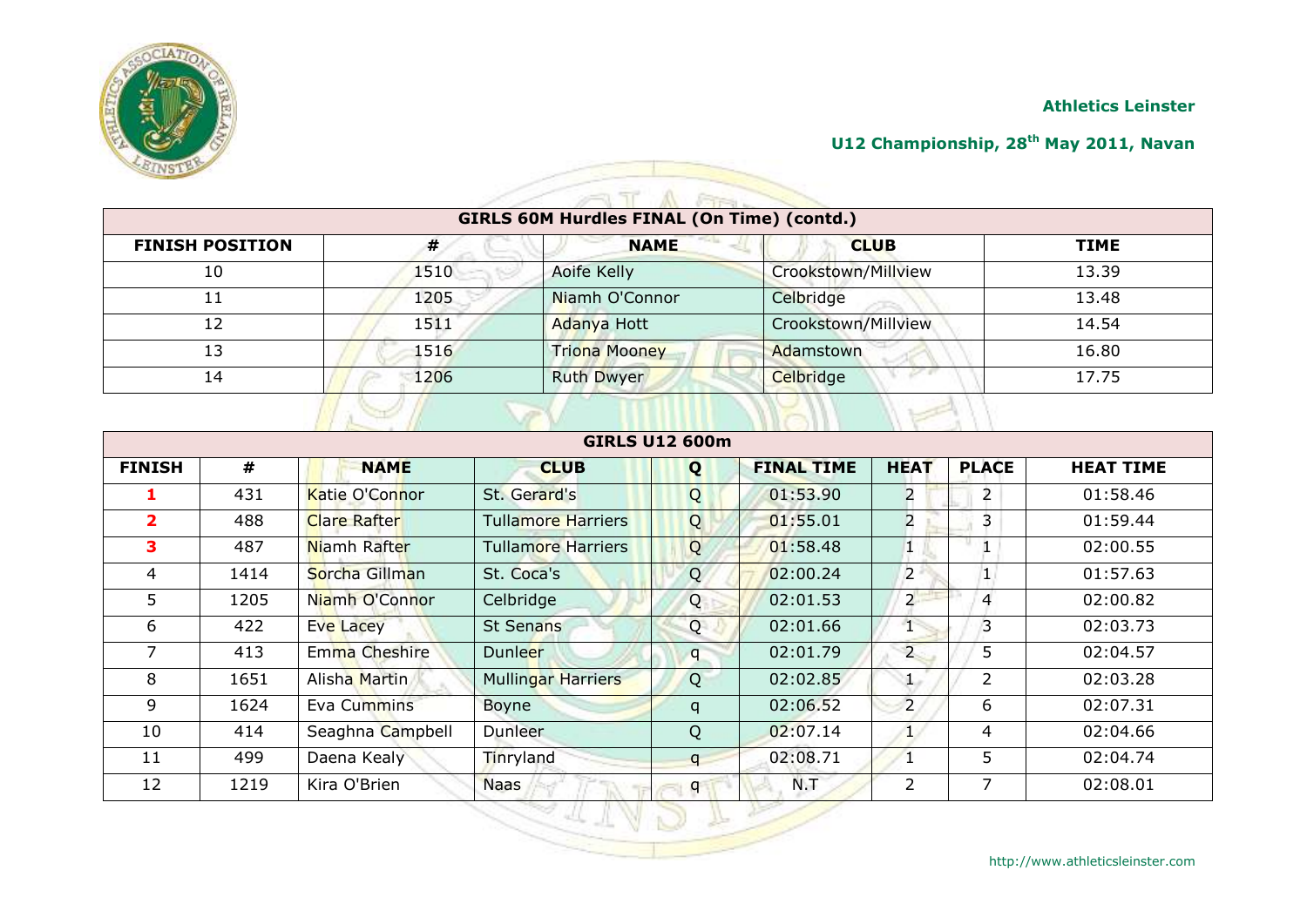

## **U12 Championship, 28th May 2011, Navan**

| <b>GIRLS U12 600m (contd.)</b> |      |                         |                           |   |                   |                |                 |                  |
|--------------------------------|------|-------------------------|---------------------------|---|-------------------|----------------|-----------------|------------------|
| <b>FINISH</b>                  | #    | <b>NAME</b>             | <b>CLUB</b>               | Q | <b>FINAL TIME</b> | <b>HEAT</b>    | <b>PLACE</b>    | <b>HEAT TIME</b> |
|                                | 1383 | Annie Kavanagh          | Bohermeen                 |   |                   |                | 6               | 02:11.15         |
|                                | 1510 | Aoife Kelly             | Crookstown/Millview       |   |                   |                | $\overline{7}$  | 02:13.74         |
|                                | 1416 | Amy McDermott           | St. Coca's                |   |                   |                | 8               | 02:15.26         |
|                                | 477  | Ella Richardson         | K.C.H                     |   |                   |                | 9               | 02:16.68         |
|                                | 1679 | Leah Martin             | <b>Blackrock</b>          |   |                   |                | 10              | 02:17.99         |
|                                | 1903 | Sadie Breetveld         | Greystones & D.           |   |                   |                | 11              | 02:22.25         |
|                                | 1235 | <b>Caoimhe McCarthy</b> | North West Kildare        |   |                   | $\mathbf{1}$   | 12              | 02:24.03         |
|                                | 486  | Geraldine Keegan        | <b>Tullamore Harriers</b> |   |                   | 1              | 13              | N.T              |
|                                | 473  | Rebecca Keane           | K.C.H                     |   |                   | $\overline{2}$ | 8               | 02:08.67         |
|                                | 1650 | Daria Fidgeon           | <b>Mullingar Harriers</b> |   |                   | $\overline{a}$ | 9               | 02:10.85         |
|                                | 1511 | Adanya Hott             | Crookstown/Millview       |   |                   | $\overline{2}$ | 10 <sup>°</sup> | 02:15.85         |
|                                | 471  | <b>Laoise Murray</b>    | K.C.H                     |   |                   | $\overline{2}$ | 11              | 02:18.65         |
|                                | 1380 | <b>Mollie Byrne</b>     | <b>Bohermeen</b>          |   |                   | 2 <sub>1</sub> | 12              | 02:25.39         |

| <b>FINISH POSITION</b> | #    | <b>NAME</b>           | <b>CLUB</b>    | <b>DISTANCE</b> |
|------------------------|------|-----------------------|----------------|-----------------|
|                        | 431  | <b>Katie O'Connor</b> | St. Gerard's   | 38.40           |
|                        | 413  | Emma Cheshire         | <b>Dunleer</b> | 37.19           |
|                        | 1206 | <b>Ruth Dwyer</b>     | Celbridge      | 29.11           |
|                        | 468  | Orla Casey            | K.C.H          | 28.98           |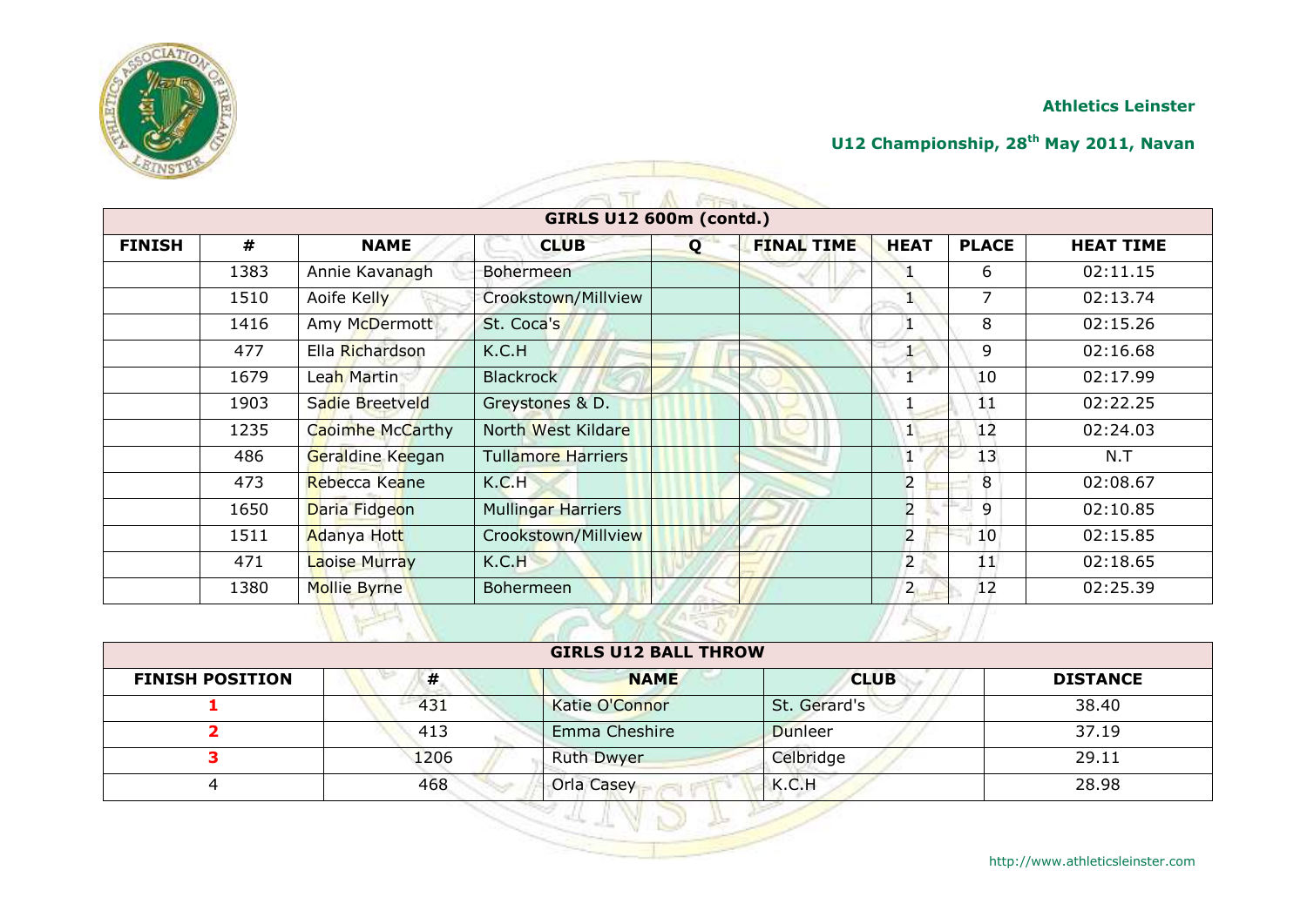

#### **U12 Championship, 28th May 2011, Navan**

# **GIRLS U12 BALL THROW (contd.)**

A

 $\overline{\mathcal{L}}$ 

| <b>FINISH POSITION</b> | T    | <b>NAME</b>       | <b>CLUB</b>      | <b>DISTANCE</b> |
|------------------------|------|-------------------|------------------|-----------------|
|                        | 1381 | Aine Carr         | <b>Bohermeen</b> | 23.69           |
|                        | 1380 | Mollie Byrne      | <b>Bohermeen</b> | 19.91           |
|                        | 1206 | <b>Ruth Dwyer</b> | Celbridge        | 14.32           |
|                        |      |                   |                  |                 |

| $\sim -1$<br><b>GIRLS U12 HIGH JUMP</b> |      |                       |                |               |  |  |  |
|-----------------------------------------|------|-----------------------|----------------|---------------|--|--|--|
| <b>FINISH POSITION</b>                  | #    | <b>NAME</b>           | <b>CLUB</b>    | <b>HEIGHT</b> |  |  |  |
|                                         | 1228 | Zoe Mahon             | Cushinstown    | 1.27          |  |  |  |
| 2                                       | 413  | <b>Emma Cheshire</b>  | <b>Dunleer</b> | 1.27          |  |  |  |
| 3                                       | 499  | Daena Kealy           | Tinryland      | 1.21          |  |  |  |
| 4                                       | 469  | <b>Ciara Deely</b>    | K.C.H          | 1.18          |  |  |  |
| 5                                       | 470  | Martyna Baker         | K.C.H          | 1.15          |  |  |  |
| 6                                       | 416  | <b>Seoda Matthews</b> | <b>Dunleer</b> | 1.15          |  |  |  |
| ⇁                                       | 471  | Laoise Murray         | K.C.H          | 1.10          |  |  |  |
| 8                                       | 473  | Rebecca Keane         | K.C.H          | 1.05          |  |  |  |
| 9                                       | 477  | Ella Richardson       | K.C.H          | 1.05          |  |  |  |
| 10                                      | 1516 | <b>Triona Mooney</b>  | Adamstown      | 1.00          |  |  |  |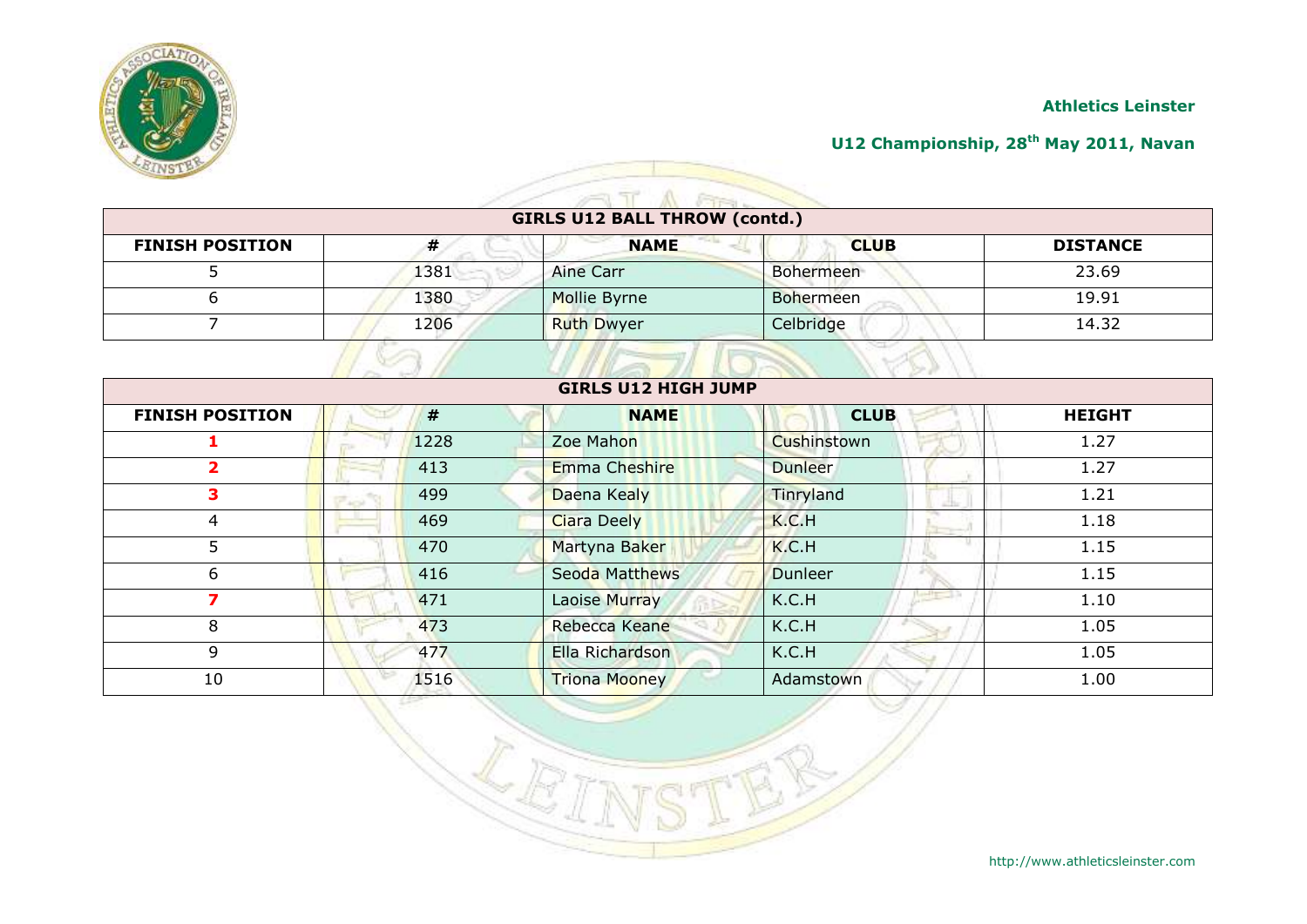

# **U12 Championship, 28th May 2011, Navan**

| <b>GIRLS U12 LONG JUMP</b> |                    |                      |                             |                   |  |  |  |
|----------------------------|--------------------|----------------------|-----------------------------|-------------------|--|--|--|
| <b>FINISH POSITION</b>     | #                  | <b>NAME</b>          | <b>CLUB</b>                 | <b>DISTANCE</b>   |  |  |  |
| 1                          | 431                | Katie O'Connor       | St. Gerard's                | 4.28              |  |  |  |
| $\overline{\mathbf{2}}$    | 1228               | Zoe Mahon            | Cushinstown                 | 4.24              |  |  |  |
| 3                          | 469                | Ciara Deely          | K.C.H                       | 4.17              |  |  |  |
| 4                          | 499                | Daena Kealy          | Tinryland                   | 3.91              |  |  |  |
| 5                          | 470                | Martyna Baker        | K.C.H                       | 3.87              |  |  |  |
| 6                          | 1510               | <b>Aoife Kelly</b>   | Crookstown/Millview         | 3.76              |  |  |  |
| $\overline{7}$             | 416                | Seoda Matthews       | <b>Dunleer</b>              | 3.74              |  |  |  |
| 8                          | 420                | Lara Curran          | Kildare                     | $\overline{3.65}$ |  |  |  |
| 9                          | 1398<br><b>ISB</b> | Deirdre Murray       | Na Fianna                   | 3.56              |  |  |  |
| 10                         | 1679               | Leah Martin          | atta: J<br><b>Blackrock</b> | 3.49              |  |  |  |
| 11                         | 424                | <b>Katie Murphy</b>  | <b>St Senans</b>            | 3.46              |  |  |  |
| 12                         | 1205               | Niamh O'Connor       | Celbridge                   | 3.46              |  |  |  |
| 13                         | 1516               | <b>Triona Mooney</b> | Adamstown<br>کاسی           | 3.34              |  |  |  |
| 14                         | 468                | Orla Casey           | K.C.H                       | 3.32              |  |  |  |
| 14                         | 471                | <b>Laoise Murray</b> | K.C.H                       | 3.32              |  |  |  |
| 16                         | 1218               | <b>Anna Barry</b>    | <b>Naas</b>                 | 3.31              |  |  |  |
| 17                         | 472                | Leah Raggett         | K.C.H                       | 3.26              |  |  |  |
| 17                         | 1232               | Olivia Howe          | <b>Bree</b>                 | 3.26              |  |  |  |
| 19                         | 1411               | Hannah Tully         | Star of the Sea             | 3.25              |  |  |  |
| 20                         | 1419               | <b>Tanisha Dions</b> | St. Coca's                  | 3.23              |  |  |  |

A.

Fire

 $\approx 1$ 

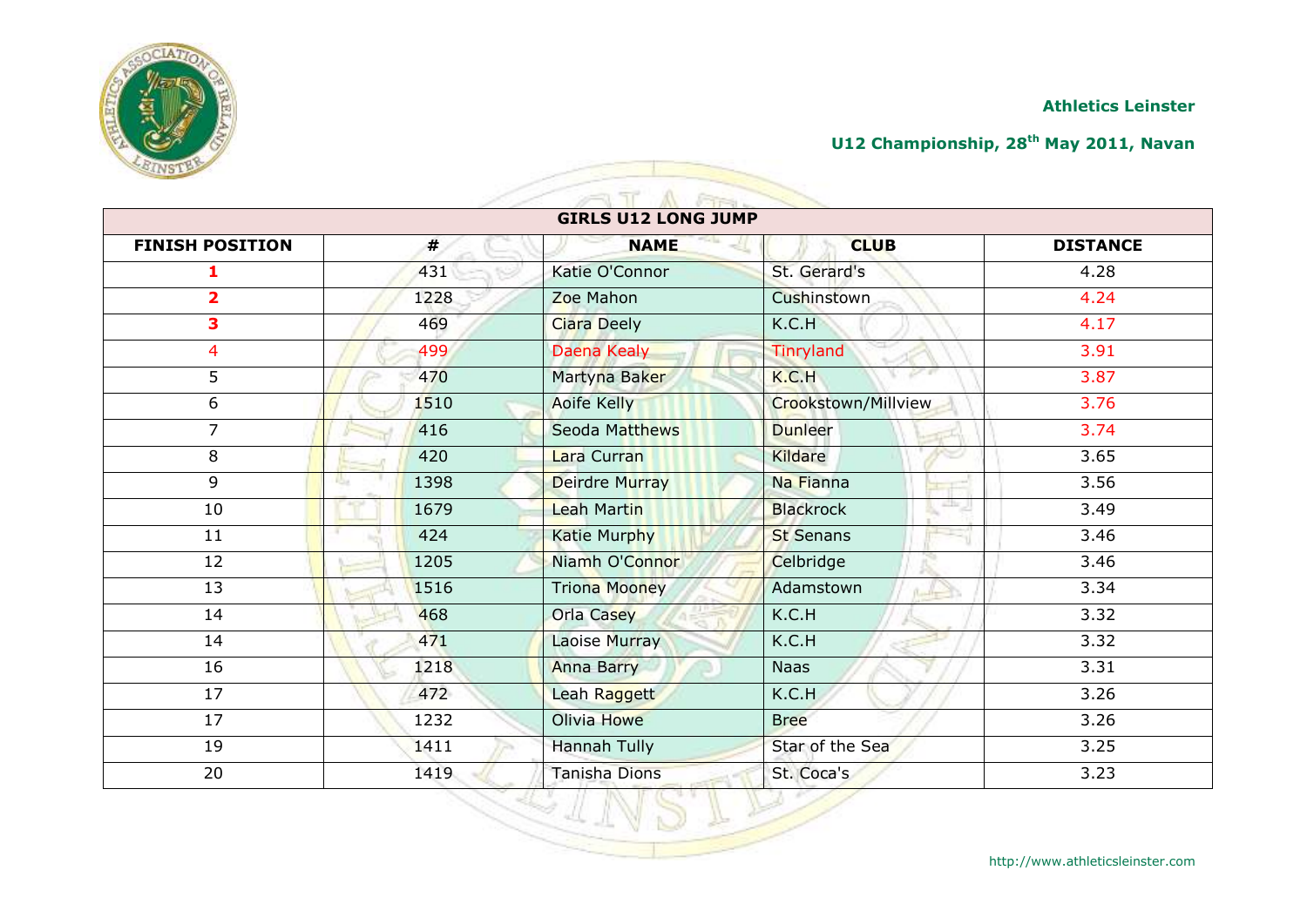

#### **U12 Championship, 28th May 2011, Navan**

| <b>GIRLS U12 LONG JUMP (contd.)</b> |      |                         |                     |                 |  |  |
|-------------------------------------|------|-------------------------|---------------------|-----------------|--|--|
| <b>FINISH POSITION</b>              | #    | <b>NAME</b>             | <b>CLUB</b>         | <b>DISTANCE</b> |  |  |
| 21                                  | 1322 | <b>Katie Fitzsimons</b> | Navan               | 3.20            |  |  |
| 22                                  | 1416 | Amy McDermott           | St. Coca's          | 3.01            |  |  |
| 23                                  | 412  | <b>Aoife Howard</b>     | Dunleer             | 3.00            |  |  |
| 24                                  | 1517 | Zara Power              | Adamstown           | 2.88            |  |  |
| 25                                  | 1511 | Adanya Hott             | Crookstown/Millview | 2.79            |  |  |
| 26                                  | 422  | <b>Eve Lacey</b>        | <b>St Senans</b>    | 2.76            |  |  |
| 27                                  | 478  | Ciara Doyle             | K.C.H               | 2.58            |  |  |

| <b>GIRLS U12 SHOT PUTT</b> |      |                    |                           |                 |  |
|----------------------------|------|--------------------|---------------------------|-----------------|--|
| <b>FINISH POSITION</b>     | #    | <b>NAME</b>        | <b>CLUB</b>               | <b>DISTANCE</b> |  |
|                            | 1518 | Marguerite Furlong | Adamstown                 | 8.27            |  |
| 2                          | 1652 | Sarah Sheridan     | <b>Mullingar Harriers</b> | 7.26            |  |
| 3.                         | 1406 | Niamh Tenanty      | Ardee & District          | 7.14            |  |
| 4                          | 1201 | Louise O'Brien     | Newbridge                 | 6.42            |  |
| 5                          | 1228 | Zoe Mahon          | Cushinstown               | 6.39            |  |
| 6                          | 1517 | Zara Power         | Adamstown                 | 6.15            |  |
| ⇁                          | 1504 | Emma Kelly         | <b>Brow Rangers</b>       | 5.82            |  |
| 8                          | 1218 | Anna Barry         | <b>Naas</b>               | 5.74            |  |
| 9                          | 1381 | Aine Carr          | Bohermeen                 | 5.23            |  |
| 10                         | 1379 | Mollie Fitzgerald  | Bohermeen                 | 5.03            |  |